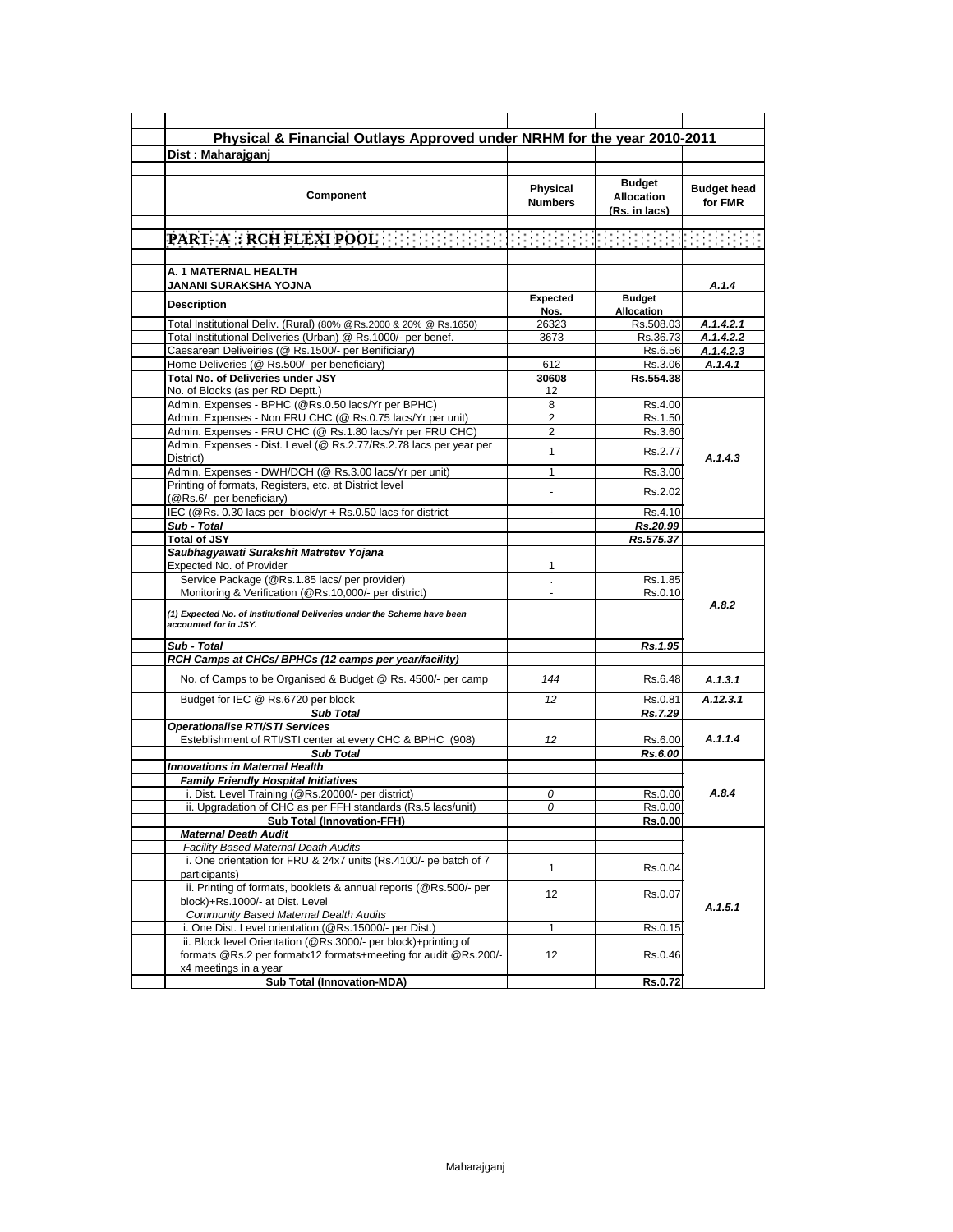| Component                                                                                            | <b>Physical</b><br><b>Numbers</b> | <b>Budget</b><br><b>Allocation</b><br>(Rs. in lacs) | <b>Budget head</b><br>for FMR |
|------------------------------------------------------------------------------------------------------|-----------------------------------|-----------------------------------------------------|-------------------------------|
| <b>Pregnant Women &amp; Child Tracking</b>                                                           |                                   |                                                     |                               |
| i. Orientation Workshop                                                                              |                                   |                                                     |                               |
| (a) At Dist. Level                                                                                   | $\mathbf{1}$                      | Rs.0.25                                             | A.10.3                        |
| (b) At Block Level @ Rs.6500/- block                                                                 | 12                                | Rs.0.78                                             |                               |
| ii. Printing of formats (730 format/block @Rs.2 per format)                                          | 8760                              | Rs.0.18                                             |                               |
| Sub Total (Innovation-Preg. Women & child tracking)                                                  |                                   | Rs.1.21                                             |                               |
| <b>Strengthening of Sub Centers Accridited under JSY</b>                                             |                                   |                                                     |                               |
| Dissemination meeting in the District @ Rs 5000/-                                                    | $\mathbf{1}$                      | Rs.0.05                                             |                               |
| Upgradation of Sub Centre in Dist (From State Level)                                                 | 54                                | Rs.0.00                                             | A.1.1.5                       |
| Sub Total (Innovation-S.C. Accridited under JSY))                                                    |                                   | <b>Rs.0.05</b>                                      |                               |
| Sub Total (Innovation in Maternal Health)                                                            |                                   | Rs.1.98                                             |                               |
| Sub-Total (Maternal Health)                                                                          |                                   | Rs.592.59                                           |                               |
| A.2 CHILD HEALTH                                                                                     |                                   |                                                     |                               |
| <b>Comprehensive Child Survival Programme (CCSP)</b>                                                 |                                   |                                                     |                               |
| CCSP Training - FBNC (in 1st & 2nd phase districts only)                                             |                                   |                                                     |                               |
| Training Site - District Women Hospital<br><b>Expected No. of Participants</b>                       | 54                                |                                                     |                               |
|                                                                                                      |                                   |                                                     |                               |
| No. of Batches to be Organised and Budget @ Rs.12,000 per Batch                                      | 9                                 | Rs.1.08                                             | A.11.5.2                      |
| No. of Batches to be Supervised and Budget @ Rs.3,200 per Batch                                      | 2                                 | Rs.0.06                                             |                               |
| Sub - Total                                                                                          |                                   | Rs.1.144                                            |                               |
| <b>Training at Medical College under CCSP Prog</b>                                                   |                                   |                                                     |                               |
| Support staff to Medical Collage                                                                     |                                   | Rs.0.00                                             | A.11.5.2                      |
| Physicians training/F-IMNCI                                                                          |                                   | Rs.0.00                                             |                               |
| <b>Sub Total</b>                                                                                     |                                   | Rs.0.00                                             |                               |
| <b>CCSP Training - NSSK (in 3rd phase districts only)</b><br>Training Site - District Women Hospital |                                   |                                                     |                               |
| Expected No. of Participants                                                                         |                                   |                                                     |                               |
| No. of Batches to be Organised and Budget @ Rs.38,500 per Batch                                      | 0                                 | Rs.0.00                                             | A.11.5.5                      |
| No. of Batches to be Supervised and Budget @ Rs.3,500 per Batch                                      | 0                                 | Rs.0.00                                             |                               |
|                                                                                                      |                                   |                                                     |                               |
| Sub - Total<br>CCSP Training of ASHAs, ANMs, LHVs - (1st & 2nd Phase                                 |                                   | Rs.0.00                                             |                               |
|                                                                                                      |                                   |                                                     |                               |
| Districts)<br>Expected No. of Participants (approx. 24 per batch)                                    | 0                                 |                                                     |                               |
|                                                                                                      |                                   |                                                     | A.11.5.1                      |
| No. of Batches to be Organised and Budget @ Rs.1,65,000 per Batch                                    | 0                                 | Rs.0.00                                             |                               |
| No. of Batches of ToT and Budget @ Rs.2,39,000 per Batch                                             | 0                                 | Rs.0.00                                             |                               |
| Sub - Total                                                                                          |                                   | Rs.0.00                                             |                               |
| CCSP Training of ASHAs, ANMs, LHVs - (3rd Phase Districts)                                           |                                   |                                                     |                               |
| Expected No. of Participants (approx. 24 per batch)                                                  | 900                               |                                                     |                               |
| No. of Batches to be Organised and Budget @ Rs.1,65,000 per Batch                                    | 36                                | Rs.59.40                                            | A.11.5.1                      |
| No. of Batches of ToT and Budget @ Rs.2,39,000 per Batch                                             | $\mathbf{1}$                      | Rs.2.39                                             |                               |
| Sub - Total                                                                                          |                                   | Rs.61.790                                           |                               |
| <b>CCSP Training of Supervisors (in 1st &amp; 2nd phase districts</b><br>only)                       |                                   |                                                     |                               |
| No. of Batches (16 participants) to be Organised and Budget @<br>Rs.24,500 per Batch                 | 6                                 | Rs.1.470                                            | A.11.5.1                      |
| No. of Batches to be Supervised and Budget for Observer Visit @<br>Rs.3,200 per Batch                | $\overline{2}$                    | Rs.0.06                                             |                               |
| Sub - Total                                                                                          |                                   | Rs.1.534                                            |                               |
| <b>Site Stregthening</b>                                                                             |                                   |                                                     |                               |
| Strengthening of FBNC/NSSK Site (@ Rs.30,000/- per site)                                             | 1                                 | Rs.0.30                                             |                               |
| Strengthening of CCSP Training Site (@ Rs.2,33,500/- per site)                                       | $\mathbf{1}$                      | Rs.2.34                                             | A.11.5.1                      |
| <b>Sub Total</b>                                                                                     |                                   | Rs.2.64                                             |                               |
| Establishment, Operationalisation & Construction of SNCU                                             |                                   |                                                     |                               |
| Establishment and Operating Exp. Of old SNCU in 7 Dist. @Rs.25<br>lacs                               | 0                                 | Rs.0.0                                              | A.2.2                         |
| Construction of of new SNCU in 5 Dist. (@Rs.30 lacs)                                                 | 0                                 | Rs.0.0                                              | A.9.2.2                       |
| Sub - Total                                                                                          |                                   | <b>Rs.0.0</b>                                       |                               |
| Infant death audit (Aligarh & Banda only)                                                            |                                   |                                                     |                               |
| No. of blocks in the district                                                                        | 0                                 | Rs.0.0                                              | A.2.8                         |
| Sub - Total                                                                                          |                                   | Rs.0.00                                             |                               |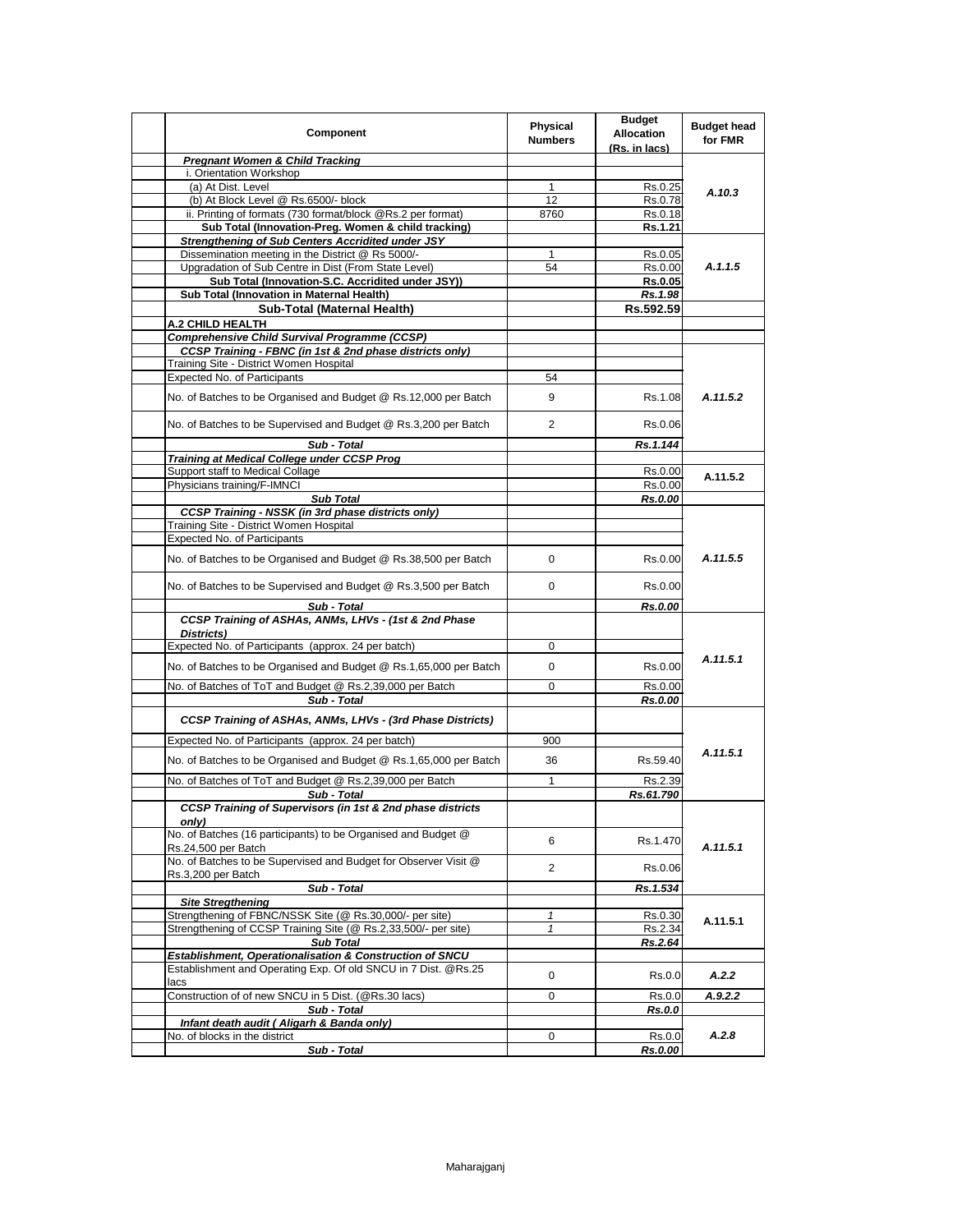| Component                                                                                                                  | Physical<br><b>Numbers</b> | <b>Budget</b><br><b>Allocation</b><br>(Rs. in lacs) | <b>Budget head</b><br>for FMR |
|----------------------------------------------------------------------------------------------------------------------------|----------------------------|-----------------------------------------------------|-------------------------------|
| Infant & Young Child feeding (IYCF)                                                                                        |                            |                                                     |                               |
| Mass Awareness Campaign during World Breastfeeding Week                                                                    | 1                          | Rs.0.50                                             | A.2.5                         |
| Sub - Total                                                                                                                |                            | <b>Rs.0.50</b>                                      |                               |
| Supportive Supervision through Reputed Institutions (for 1st &<br>2nd pase districts only)                                 |                            |                                                     |                               |
| One Supervisor per block @ Rs.5,000/- p.m. for 12 months                                                                   | 0                          | Rs.0.0                                              |                               |
| Mobility for supervisors @ Rs.3,000/- p.m. for 12 months                                                                   | 0                          | Rs.0.0                                              |                               |
| Institutional support @ Rs.5,000/- p.m. for 12 months                                                                      | $\mathbf 0$                | Rs.0.0                                              |                               |
| Sub - Total                                                                                                                |                            | Rs.0.00                                             |                               |
| Sub-Total (CCSP)                                                                                                           |                            | Rs.67.60                                            |                               |
| Implementation of Bal Swasthya Poshan Mah (BSPM)                                                                           |                            |                                                     |                               |
| Joint Meetings of Health & ICDS - 2 Planning Meetings at District<br>Level in a year @ Rs. 5000/- per meeting for 2 Rounds | 1 Dist.                    | Rs.0.10                                             |                               |
| Joint planning meeting of health and ICDS at Block level Rs. 2000 per<br>meeting for 2 rounds                              | 12 Blocks                  | Rs.0.48                                             |                               |
| Joint Orientation of ASHAs & ANMs (@Rs. 25/- per participant) for 2<br>Rounds                                              | 2346 ANM and<br>AWW        | Rs.1.17                                             | A.2.7                         |
| Printing of Guidelines, Reporting & Monitoring Formats (@ Rs.2,000/- per                                                   | 12 Blocks                  | Rs.0.48                                             |                               |
| block/round) for 2 rounds<br>Dissemination meeting at District level Rs. 5000 per meeting per                              | 1 Dist.                    | Rs.0.10                                             |                               |
| District for 2 Rounds                                                                                                      |                            |                                                     |                               |
| Sub - Total                                                                                                                |                            | Rs.2.33                                             |                               |
| <b>School Health Programme</b>                                                                                             |                            |                                                     |                               |
| Total No. of Blocks in the district                                                                                        | 12                         |                                                     |                               |
| No. of Schools to be covered (60 Schools per block)                                                                        | 720                        |                                                     |                               |
| <b>District Sensitization workshop</b><br>Contingencies for printing of Health Card, etc. (@Rs.500/- per school)           | $\mathbf{1}$<br>720        | Rs. 0.15<br>Rs. 3.60                                |                               |
|                                                                                                                            |                            |                                                     |                               |
| Budget for Mobility (@Rs.300 per visit x 1 visit)                                                                          | 720                        | Rs. 2.16                                            |                               |
| Sub Total (Prog. Implementation)                                                                                           |                            | Rs. 5.91                                            |                               |
| Traning program for 40 schools per block (where<br>program is already running)                                             | 480                        |                                                     |                               |
| Training of District Trainers- Honorarium to district traininer @ Rs. 350                                                  | 3                          | Rs. 0.02                                            |                               |
| *2days<br>Honorarium to traininees from block@ Rs. 400 *2days per block                                                    | 36                         |                                                     |                               |
| Training of Block Trainers - Honorarium to block resource persons @                                                        | 36                         | Rs. 0.29<br>Rs. 0.43                                | A.2.4                         |
| Rs. 300 *2days*2 batches per block                                                                                         |                            |                                                     |                               |
| Honararium to Teachers @ Rs. 250*2 teachers per school *2 days                                                             | 960                        | Rs. 4.80                                            |                               |
| <b>Sub Total (Training)</b>                                                                                                |                            | Rs. 5.54                                            |                               |
| For training program unspent balance is available at the district                                                          |                            | Rs. 3.53                                            |                               |
| <b>Actual Allocation for training</b>                                                                                      |                            | Rs. 2.01                                            |                               |
| Weighing scale, Ht./Wt Charts, Measuring tape etc. @ Rs1000 per<br>school x 20 new schools/block                           | 240                        | Rs. 0.00                                            |                               |
| Procurement of IFA tablets (30 mg tablets) for all schools                                                                 | 10800000                   | Rs. 0.00                                            |                               |
| Procurement of deworming tablets for all schools                                                                           | 216000                     | Rs. 0.00                                            |                               |
| <b>Sub Total (Procurement)</b>                                                                                             |                            | Rs. 0.00                                            |                               |
| <b>Total (School Health)</b>                                                                                               |                            | Rs. 7.92                                            |                               |
| <b>Total (Child Health)</b>                                                                                                |                            | Rs.77.85                                            |                               |
| A3. Family Planning                                                                                                        |                            |                                                     |                               |
| <b>Terminal/Limiting Methods</b>                                                                                           |                            |                                                     | A.3.1                         |
| Dissemination of manuals on sterilization standards & quality<br>assurance of sterilization services                       | $\mathbf{1}$               | Rs. 0.40                                            | A.3.1.1                       |
| NSV Camps in Districts (6 camps/dist. @ Rs.35,000/- per camp)                                                              | 6                          | Rs. 2.10                                            | A.3.1.3                       |
| Compensation for Female Sterilization                                                                                      | 10976                      | Rs. 109.76                                          | A.3.1.4                       |
| <b>Compensation for Male Sterilization</b>                                                                                 | 96                         | Rs. 1.44                                            | A.3.1.5                       |
| Accrediation of private providers of sterilization services                                                                |                            |                                                     |                               |
| <b>Female Sterilization</b>                                                                                                |                            | Rs. 0.25                                            | A.3.1.6                       |
| Male Sterilization (NSV)                                                                                                   |                            | Rs. 0.05                                            |                               |
| <b>Spacing Methods</b>                                                                                                     |                            |                                                     | A.3.2                         |
| IUD services at health facilities/compensation                                                                             | 21633                      | Rs. 4.33                                            | A.3.2.2                       |
| Accrediation of private providers of IUD services                                                                          |                            | Rs. 0.03                                            | A.3.2.3                       |
| Family Welfare Counsellor@9000 per month                                                                                   | 3                          | Rs. 3.24                                            | A.9.1.5                       |
| <b>Sub Total</b>                                                                                                           |                            | Rs. 121.60                                          |                               |
|                                                                                                                            |                            |                                                     |                               |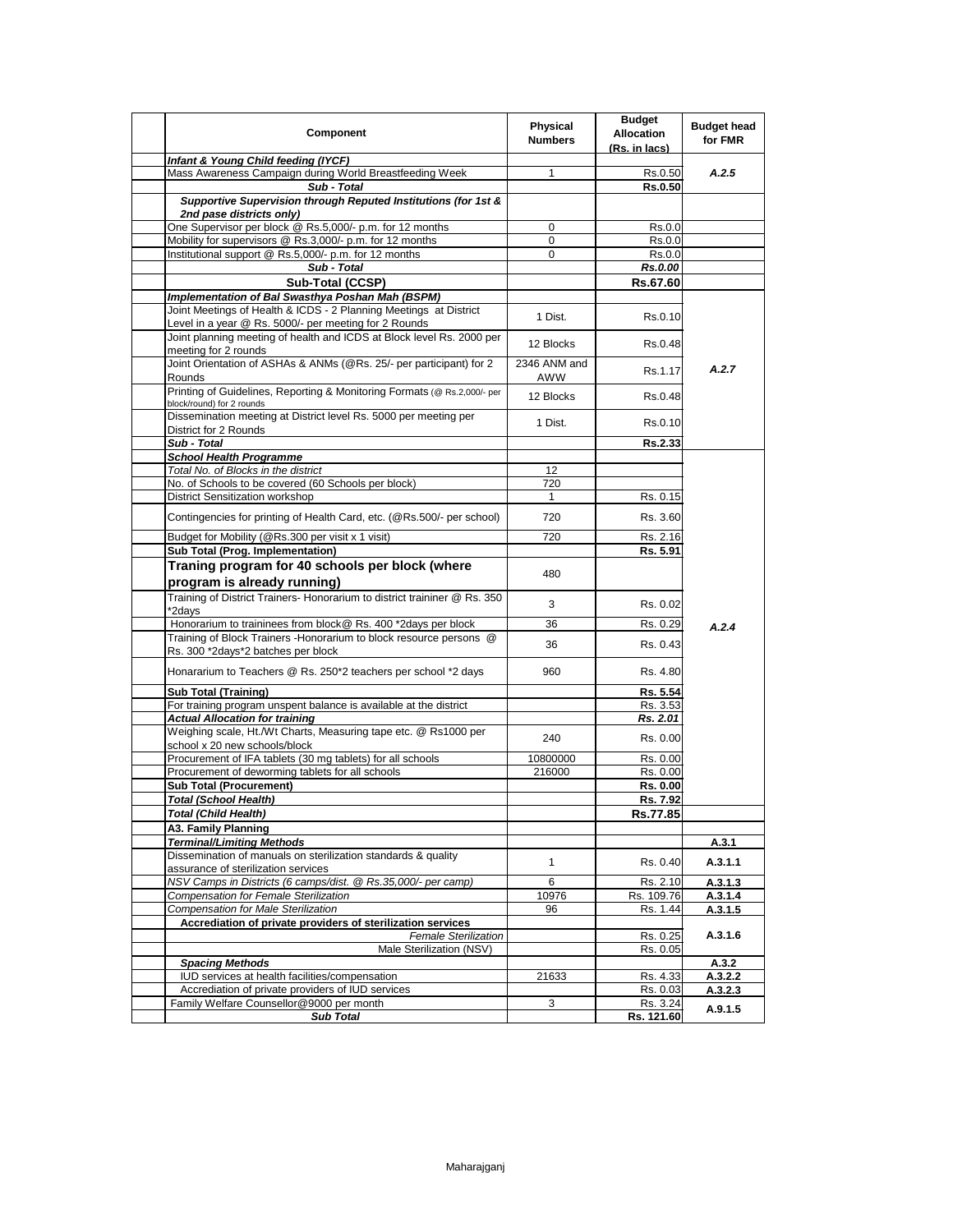| Component                                                                                              | <b>Physical</b><br><b>Numbers</b> | <b>Budget</b><br><b>Allocation</b><br>(Rs. in lacs) | <b>Budget head</b><br>for FMR |
|--------------------------------------------------------------------------------------------------------|-----------------------------------|-----------------------------------------------------|-------------------------------|
| <b>PCPNDT and Sex-Ratio</b>                                                                            |                                   |                                                     |                               |
| Visit of District Inspection & Monitoring Committee                                                    | 10                                | Rs. 0.10                                            | A.8.1                         |
| Sensitization Workshop at District level                                                               | 1                                 | Rs. 0.40                                            |                               |
| Organising Competions at Inter/Degree Colleges                                                         | 3                                 | Rs. 0.10                                            |                               |
| Orientation of members of Dist advisory committee at Division                                          |                                   | Rs. 0.00                                            |                               |
| <b>IEC Activities &amp; Conigency</b>                                                                  |                                   |                                                     |                               |
| <b>IEC Activities</b>                                                                                  |                                   | Rs. 0.25                                            |                               |
| Contigency                                                                                             |                                   | Rs. 0.02                                            | A.12.4                        |
| TA/DA to Dist. level Staff for attending workshop, training, meetings                                  |                                   | Rs. 0.20                                            |                               |
| <b>Sub Total</b>                                                                                       |                                   | Rs. 1.07                                            |                               |
| <b>Sub-Total (Family Planning)</b>                                                                     |                                   | Rs.122.67                                           |                               |
| <b>A.4 ARSH</b>                                                                                        |                                   |                                                     |                               |
| Saloni Scheme                                                                                          |                                   |                                                     |                               |
| No. of Blocks in District                                                                              | 12                                |                                                     | A.4.1                         |
| No. of Schools to be covered (10 Schools per block)                                                    | 120                               |                                                     |                               |
| No. of Benificiaries (150 per school)                                                                  | 18000                             |                                                     |                               |
| Sensitization Workshop at District level                                                               | 1                                 | Rs. 0.15                                            |                               |
| Budget for Visit of Medical Team (@Rs.300/- per visit x 2 visits per<br>school)                        | 240                               | Rs. 0.72                                            | A.4.2                         |
| Budget for Preparing Saloni Sabha (Rs.300/- p.m. per school x 10<br>months)                            | 1200                              | Rs. 3.60                                            |                               |
| Procurement of IFA tablets (100 mg tablets) for all schools                                            | 864000                            | Rs.0.00                                             |                               |
| Procurement of deworming tablets for all schools 2 tab/Benf.                                           | 36000                             | Rs.0.00                                             | A.13.2.5                      |
| Sub-Total (Adolescent Health)                                                                          |                                   | Rs.4.47                                             |                               |
|                                                                                                        |                                   |                                                     |                               |
| A.5 Urban RCH<br><b>Urban RCH plan /activities</b>                                                     |                                   |                                                     |                               |
| <b>Building</b>                                                                                        | $\mathbf{1}$                      | 0.84                                                |                               |
| Manpower(1Doctor @ 24000/month,1Staff Nurse@ 15000/month,2                                             |                                   |                                                     |                               |
| ANMs@9000/month,2 Security guards @ 4000/month,1 Ayah<br>4000/month,& 1 Sweeper 2000/month             | 1                                 | 8.52                                                |                               |
| Other Expenses                                                                                         | 1                                 | 0.41                                                | A.5.1                         |
| IEC                                                                                                    |                                   |                                                     |                               |
|                                                                                                        | $\mathbf{1}$                      | 0.1                                                 |                               |
| <b>Subtotal</b>                                                                                        |                                   | 9.87                                                |                               |
| The cost of Drugs(Rs 10,000/month/Health post) and consumables(Rs 3,000/month/Health Post) for Urban   |                                   |                                                     |                               |
| RCH amounting to Rs 1.56 Lacs would be met from the Mission Flexipool                                  |                                   |                                                     |                               |
| <b>A9. INFRASTRUCTURE &amp; HR</b>                                                                     |                                   |                                                     |                               |
| <b>Contractual Staff &amp; Services</b>                                                                |                                   |                                                     |                               |
| <b>Position</b>                                                                                        | No.                               | <b>Budget</b>                                       |                               |
| Contractual ANM (@Rs.9000/- pm)                                                                        | 20                                | Rs. 21.60                                           | A.9.1.1                       |
| Staff Nurse in the district (@Rs.15000/- pm)                                                           | 14                                | Rs. 25.20                                           | A.9.1.3                       |
| MBBS (Male/Female) @ Rs.30000/- pm                                                                     | 4                                 | Rs. 14.40                                           |                               |
| Specialist at On Call basis for CHC (@ Rs.1000/- per visit) No. of calls<br>for 6 moths                | 40                                | Rs. 0.40                                            |                               |
| Specialist at On Call basis for Dist. Hospital (Male)/DCH(@ Rs.1000/-                                  |                                   | Rs. 0.80                                            |                               |
| per visit)<br>Specialist at Dist. Hospital (Male)/DCH(@ Rs.40000/- pm for                              | 80                                | Rs. 8.40                                            | A.9.1.4                       |
| MS/MD/MDS & @Rs.35000/- for Diploma holders)<br>Specialist at DWH/DCH (@ Rs.40000/- pm for MS/MD/MDS & | 2                                 |                                                     |                               |
| @Rs.35000/- for Diploma holders)/MBBS(LMO if already on contract)                                      | 2                                 | Rs. 8.40                                            |                               |
| Paramedical staff/LT for CHC (@ Rs.9000/- pm)                                                          | 4                                 | Rs. 4.32                                            |                               |
| Paramedical staff for DH/DWH/DCH (@ Rs.9000/- pm)                                                      | $\mathbf{1}$                      | Rs. 1.08                                            | A.9.1.5                       |
| Data Assistant (@ Rs.8000/- pm)                                                                        | 1                                 | Rs. 0.96                                            |                               |
| <b>Sub-Total (Human Resources)</b>                                                                     |                                   | Rs.85.56                                            |                               |
| A.10. INSTITUTIONAL STRENGTHENING                                                                      |                                   |                                                     |                               |
| Logistics Management/Improvement                                                                       |                                   |                                                     |                               |
| <b>Stregthening of Logistic Management</b>                                                             |                                   |                                                     | A.10.2                        |
| Divisional logistic management                                                                         | 0                                 | Rs. 0.00                                            |                               |
| <b>Transportation of Logistic</b>                                                                      |                                   |                                                     |                               |
| Divisional level @ Rs 50000/-                                                                          | 0                                 | Rs. 0.00                                            |                               |
| District level @ Rs 30000/-                                                                            | $\mathbf{1}$                      | Rs. 0.30                                            |                               |
| Block level @ Rs 12000/-                                                                               | 12                                | Rs. 1.44                                            |                               |
|                                                                                                        |                                   | Rs.1.74                                             |                               |
| <b>Sub-Total (Logistics Strengthening)</b>                                                             |                                   |                                                     |                               |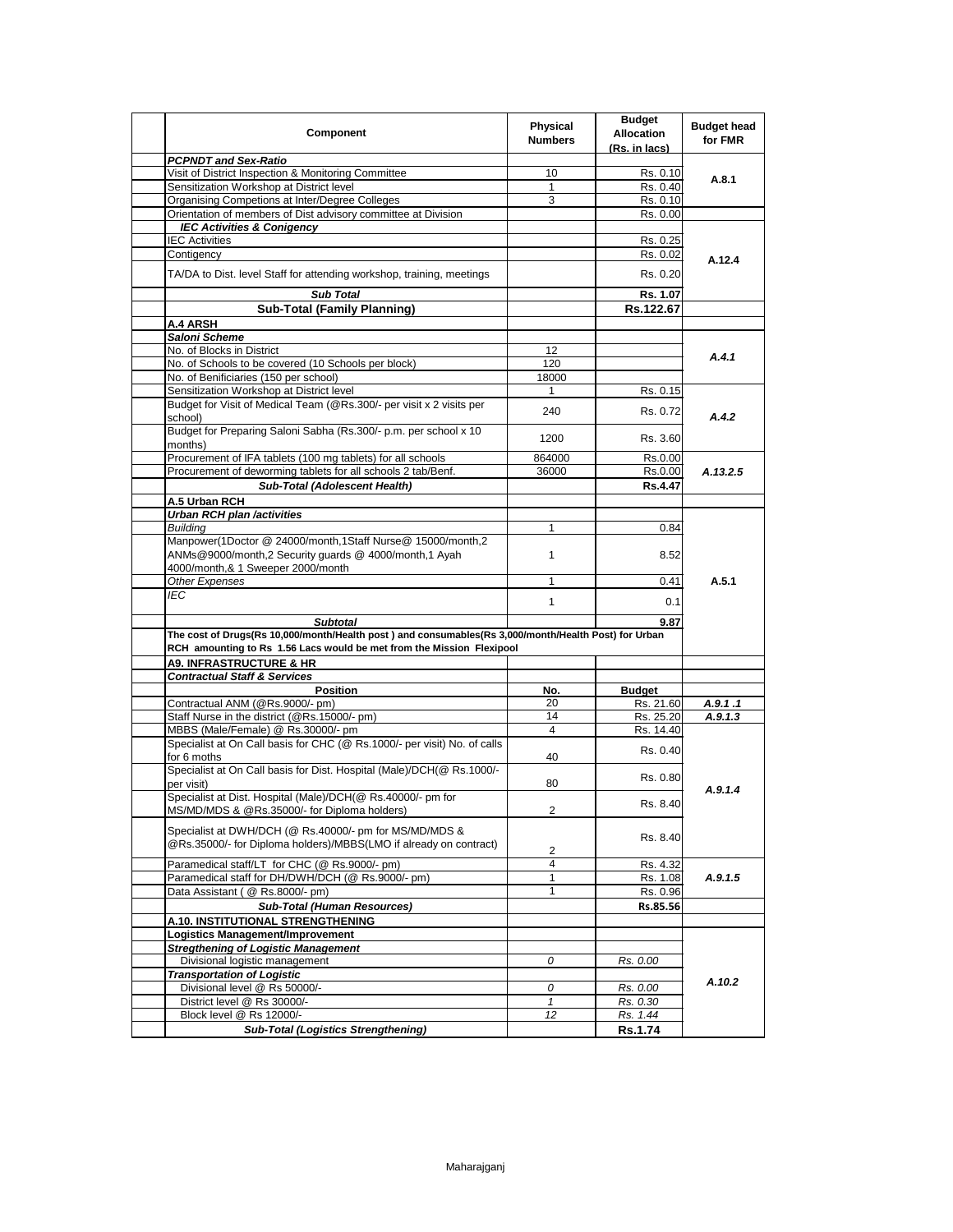| <b>Component</b>                                                                                               | Physical<br><b>Numbers</b> | <b>Budget</b><br><b>Allocation</b><br>(Rs. in lacs) | <b>Budget head</b><br>for FMR |
|----------------------------------------------------------------------------------------------------------------|----------------------------|-----------------------------------------------------|-------------------------------|
| <b>Rent for Sub-Centres</b>                                                                                    |                            |                                                     |                               |
| No. of SCs in Rented Bldgs & Budget @ Rs. 250/- p.m.                                                           | 225                        | Rs.6.75                                             | A.10.4                        |
| <b>Sub-Total (Sub Center Rent)</b>                                                                             |                            | Rs.6.75                                             |                               |
| A.11 TRAINING<br><b>Training- Skill Birth Attendant</b>                                                        |                            |                                                     |                               |
| <b>Training at DWH/Combined Hosp</b>                                                                           |                            |                                                     |                               |
|                                                                                                                |                            |                                                     |                               |
| Target at DWH                                                                                                  | 0                          |                                                     |                               |
| No. of Particpants per batch                                                                                   | $\mathbf 0$                |                                                     |                               |
| No. of Batches                                                                                                 | 0                          | Rs.0.00                                             |                               |
| New Site Stregthening at DWH                                                                                   |                            | Rs.0.00                                             |                               |
| Existing site stregthening                                                                                     |                            | Rs.0.00                                             |                               |
| Sub-Total (DWH-SBA)                                                                                            |                            | <b>Rs.0.00</b>                                      |                               |
| Training at FRU/24X7                                                                                           |                            |                                                     | A.11.3.1                      |
| Name of the selected Training Site FRU/24X7                                                                    | Partawal                   |                                                     |                               |
| Target at FRU/24X7                                                                                             | 32                         |                                                     |                               |
| No. of Particpants per batch                                                                                   | 4                          |                                                     |                               |
| No. of Batches                                                                                                 | 8                          | Rs.8.83                                             |                               |
| New Site Stregthening at FRU                                                                                   | ٠                          | Rs.0.15                                             |                               |
| Existing site stregthening                                                                                     |                            | Rs.0.40                                             |                               |
| Sub-Total (FRU-SBA)                                                                                            |                            | <b>Rs.9.38</b>                                      |                               |
| Sub-Total(SBA Training)                                                                                        |                            | <b>Rs.9.38</b>                                      |                               |
| <b>A.14 PROGRAM MANAGEMENT</b>                                                                                 |                            |                                                     |                               |
| Personal & Other Expense of Dist. PMU (Rs.94500/- pm)                                                          | 1                          | Rs.11.34                                            | A.14.2                        |
| Operational Cost (Rs. 60000/- pm)                                                                              | 1                          | Rs.7.20                                             | A.14.4                        |
| <b>Sub-Total (Program Management)</b>                                                                          |                            | Rs.18.54                                            |                               |
| <b>Total for RCH Flexipool (Part A)</b>                                                                        |                            | Rs.929.42                                           |                               |
|                                                                                                                |                            |                                                     |                               |
| Part B - Mission Flexipools                                                                                    |                            |                                                     | beereen                       |
|                                                                                                                |                            | <b>Budget</b>                                       |                               |
| Component                                                                                                      | Physical<br><b>Numbers</b> | <b>Allocation</b>                                   | <b>Budget head</b><br>for FMR |
|                                                                                                                |                            | (Rs. in lacs)                                       |                               |
| <b>ASHA Scheme:-</b>                                                                                           |                            |                                                     | B.1                           |
| Periodic Training for ASHAs                                                                                    |                            |                                                     | B.1.1                         |
| <b>ASHA Support System</b><br>Replenishment of ASHA Kits & Budget (@ Rs. 500/- per kit*2 for 95%<br>ASHA)      | 1898                       | Rs.0.00                                             | B.1.2                         |
| Incentive to ASHAs (Average Rs.500/- p.m. for 85% ASHAs)                                                       | 1698                       | Rs.101.88                                           | B.1.3                         |
| Award to ASHA (Rs.5000/- for 1 ASHA in each block)                                                             | 12                         | Rs.0.60                                             |                               |
| Annual ASHA Sammelan (Rs.250/- per ASHA for 60% ASHAs)                                                         | 1199                       | Rs.3.00                                             | B.1.1                         |
| Mobility to ASHAs (Rs.30/- per ASHA for 95% ASHAs)                                                             | 1898                       | Rs.6.83                                             |                               |
| Block level ASHA Payment Register (Rs.100/-per Register)                                                       | 12                         | Rs.0.01                                             | B.18.3.2                      |
| Printing of Voucher Booklet for ASHA (Rs.25/-per Booklet)                                                      | 1998                       | Rs.0.50                                             |                               |
| Budget ASHA Mentoring Group (Rs.10,000/- per District)                                                         | Quarterly<br>Meeting       | Rs.0.10                                             | B.1.1                         |
| Sub-Total (ASHA Scheme):-                                                                                      |                            | Rs.112.92                                           |                               |
| <b>Untied Grant to Facilities</b>                                                                              |                            |                                                     | <b>B.2</b>                    |
| No. of CHCs & Budget @ Rs.0.50 lacs per facility                                                               | 4                          | Rs.2.00                                             | B.2.1                         |
| No. of BPHCs & Budget @ Rs.0.50 lacs per facility                                                              | 8                          | Rs.4.00                                             | <b>B.2.2</b>                  |
| No. of APHCs & Budget @ Rs.0.25 lacs per facility                                                              | 34                         | Rs.8.50                                             | <b>B.2.2</b>                  |
| No. of Sub Centres & Budget @ Rs.0.10 lacs per facility                                                        | 293                        | Rs.29.30                                            | <b>B.2.3</b>                  |
| No.of VHSCs                                                                                                    | 777                        | Rs.0.00                                             | B.2.4                         |
| No.of Revenue Villages & Budget @Rs.0.10 lacs per R.Village                                                    | 1246                       | Rs.124.60                                           |                               |
| <b>Sub-Total (Untied Grants)</b>                                                                               |                            | Rs.168.40                                           |                               |
| <b>Annual Maintenance Grant to Facilities</b>                                                                  | 4                          |                                                     | <b>B.4</b>                    |
| No. of CHCs & Budget @ Rs.1.0 lacs per facility<br>No. of BPHCs & Budget @ Rs.1.0 lacs per facility            | 8                          | Rs.4.00<br>Rs.8.00                                  | B.4.1                         |
| No. of APHCs & Budget @ Rs.0.50 lacs per facility                                                              | 10                         | Rs.5.00                                             | <b>B.4.2</b>                  |
| No. of Sub Centres & Budget @ Rs.0.10 lacs per facility                                                        | 68                         | Rs.6.80                                             | <b>B.4.3</b>                  |
| <b>Sub-Total (Annual Maintenance Grants)</b>                                                                   |                            | Rs.23.80                                            |                               |
| <b>Funds to Rogi Kalyan Samitis</b>                                                                            |                            |                                                     | B.6                           |
| No. of District Hospitals & Funds @ Rs.5.0 lacs per facility<br>No. of CHCs & Funds @ Rs.1.0 lacs per facility | 1<br>4                     | Rs.5.00<br>Rs.4.00                                  | B.6.1<br><b>B.6.2</b>         |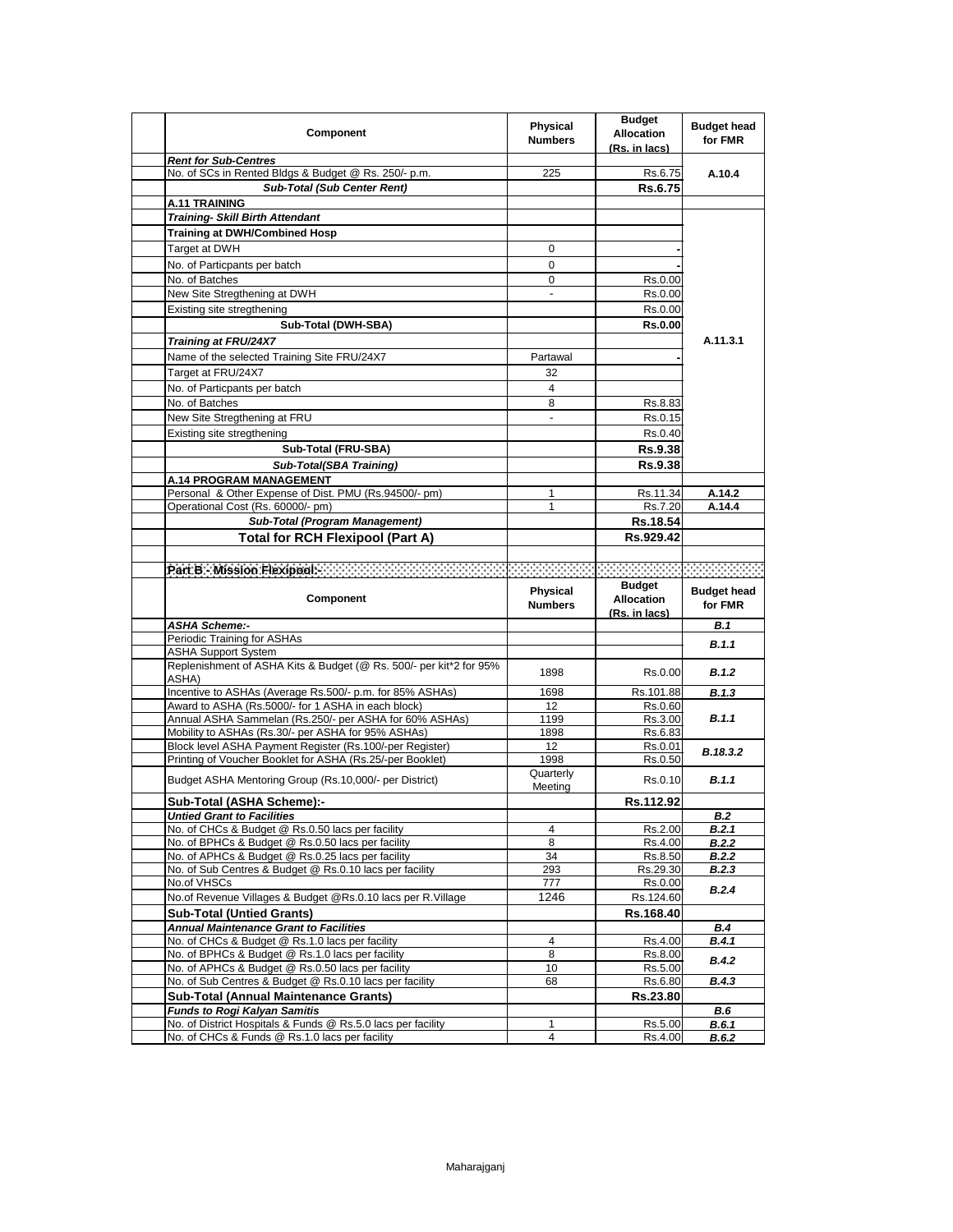| Component                                                                              | Physical<br><b>Numbers</b> | <b>Budget</b><br><b>Allocation</b><br>(Rs. in lacs) | <b>Budget head</b><br>for FMR |
|----------------------------------------------------------------------------------------|----------------------------|-----------------------------------------------------|-------------------------------|
| No. of BPHCs & Funds @ Rs.1.0 lacs per facility                                        | 8                          | Rs.8.00                                             | <b>B.6.3</b>                  |
| No. of APHCs & Funds @ Rs.1.00 lacs per facility                                       | 34                         | Rs.34.00                                            | B.6.4                         |
| <b>Sub-Total (Funds for RKS)</b>                                                       |                            | Rs.51.00                                            |                               |
| <b>Operationalisation of District Drug Warehouses</b>                                  |                            |                                                     |                               |
| Contractual Staff (@Rs.2.94 lacs/yr)                                                   | 0                          | Rs.0.00                                             | <b>B.21</b>                   |
| Contingency Expenses (@Rs.2.0 lacs/yr)                                                 | 0                          | Rs.0.00                                             |                               |
| Sub-Total (Ope. of District Drug Warehouses)                                           |                            | <b>Rs.0.00</b>                                      |                               |
| <b>Mobility Support to DWH &amp; District Combined Hospital</b>                        |                            |                                                     | <b>B.27.8</b>                 |
| Mobility Support to DWH/DCH @Rs.18000/- Per month.                                     | 1                          | Rs.2.16                                             |                               |
| Sub-Total (Funds for Mobility Support to DWH & DCH)                                    |                            | Rs.2.16                                             |                               |
| <b>Mobility Support for Monitoring &amp; Supervision.</b>                              |                            |                                                     |                               |
| Mobility Support to District Community Mobilizer (@Rs.800/-per day X)<br>8 days/month) | $\mathbf{1}$               | Rs.0.77                                             |                               |
| Mobility Support to District Account Manager (@Rs.800/-per day X 6<br>days/month)      | $\mathbf{1}$               | Rs.0.58                                             | B.18.3.2                      |
| Mobility Support to District Programme Manager (@Rs.800/-per day X)<br>8 days/month)   |                            | Rs.0.00                                             |                               |
| Sub-Total(Mobility Support for Monit. & Supervision)                                   |                            | <b>Rs.1.34</b>                                      |                               |
| <b>Supervision of ANM/ASHAs</b>                                                        |                            |                                                     | <b>B.18.3.2</b>               |
| Vehicle for Mobility @Rs.18000/-month/block                                            | 12                         | Rs.25.92                                            |                               |
| Sub-Total (Supervision of ANM/ASHAs)                                                   |                            | Rs.25.92                                            |                               |
| <b>Vehicle Support for Specialist</b>                                                  |                            |                                                     | <b>B.27.8</b>                 |
| One Vehicle for 5 block level facility (@Rs.18000/-month)                              | $\overline{2}$             | Rs.4.32                                             |                               |
| <b>Sub-Total (Vehicle Support for Specialist)</b>                                      |                            | <b>Rs.4.32</b>                                      |                               |
| <b>Diesel for Generator for District Hospitals</b>                                     |                            |                                                     |                               |
| Diesel Support for generator (@Rs.1 lac per month)                                     | 1                          | Rs.12.00                                            | <b>B.28</b>                   |
| <b>Sub-Total (Diesel Support for District Hospital)</b>                                |                            | Rs.12.00                                            |                               |
| Diesel Support for Generator in Fully Functional CHC.                                  |                            |                                                     |                               |
| Diesel Support for Fully functional CHC (@Rs.35000/-per month)                         | 4                          | Rs.16.80                                            | <b>B.28</b>                   |
| Diesel Support for CHC functional in BPHC building (@Rs.13500/-per                     |                            |                                                     |                               |
| month)                                                                                 | 8                          | Rs.12.96                                            |                               |
| Sub-Total (Diesel Support for fully functional CHCs)                                   |                            | Rs.29.76                                            |                               |
| Saas Bahu Sammelans (1 each at District)                                               |                            |                                                     | B.7.1                         |
| No. of Sammellans & Budget (@Rs. 1.50 lac. Per District)                               | 1                          | Rs.1.50                                             |                               |
| Sub-Total (Saas Bahu Sammelan)                                                         |                            | Rs.1.50                                             |                               |
| Tehsil level Pradhan Sammelan                                                          |                            |                                                     | <b>B.8.2</b>                  |
| No. of Sammelans & Budget (@Rs.40,000 per Sammelan)                                    | 4                          | Rs.1.60                                             |                               |
| Sub-Total (Tehsil level Pradhan Sammelan)                                              |                            | Rs.1.60                                             |                               |
| Organization of Swasthya Mela                                                          |                            |                                                     |                               |
| Organization of S.Mela @Rs.20000/- Mela/Month at each block.                           | 12                         | Rs.28.80                                            | <b>B.10.1</b>                 |
| Sub-Total (Swasthya Mela)                                                              |                            | Rs.28.80                                            |                               |
| <b>Concurrent Audit</b>                                                                |                            |                                                     | <b>B.27.5</b>                 |
| Budget @ Rs. 4000/- per month for 12 months                                            | $\mathbf{1}$               | Rs.0.48                                             |                               |
| <b>Sub-Total (Concurrent Audit)</b>                                                    |                            | <b>Rs.0.48</b>                                      |                               |
| <b>Health Management Information System (HMIS):-</b>                                   |                            |                                                     |                               |
| Hiring of Vehicle for District HMIS Nodal Officer (@Rs.800/- Visit)                    | 4                          | Rs.0.38                                             |                               |
| Mobility Support for Block HMIS Nodal Officer (@Rs.600/-month)                         | 12                         | Rs.0.86                                             | <b>B.21</b>                   |
| Internet Connectivity @Rs.400/- per month/computer                                     | 13                         | Rs.0.62                                             |                               |
| Consumables & Stationary for Computer, printer (Rs.400/-per                            | 13                         | Rs.0.62                                             |                               |
| month/facility)                                                                        |                            |                                                     |                               |
| Sub-Total (HMIS)                                                                       |                            | Rs.2.50                                             |                               |
| <b>Programme Management:-</b>                                                          |                            |                                                     |                               |
| <b>Expenses at Additional Director level:-</b>                                         |                            |                                                     | <b>B.27.6</b>                 |
| Mobility @Rs.2500/-per District per Month.                                             | 0                          | Rs.0.00                                             |                               |
| Contingency Expenses @Rs.5000/- month.                                                 | 0                          | Rs.0.00                                             |                               |
| Sub-Total (Exp.at Addl.Director level)-                                                |                            | <b>Rs.0.00</b>                                      |                               |
| Operational Cost for Block Project Management Unit                                     |                            |                                                     | B.27.1                        |
| Honoraria to Block Data Assistant @Rs.8000/-Per Month                                  | 12                         | Rs.11.52                                            |                               |
| Communication support to Block Program Manager @Rs.500/-P.M.                           | 12                         | Rs.0.72                                             |                               |
| Sub-Total (Operational Cost for BPMU)                                                  |                            | Rs.12.24                                            |                               |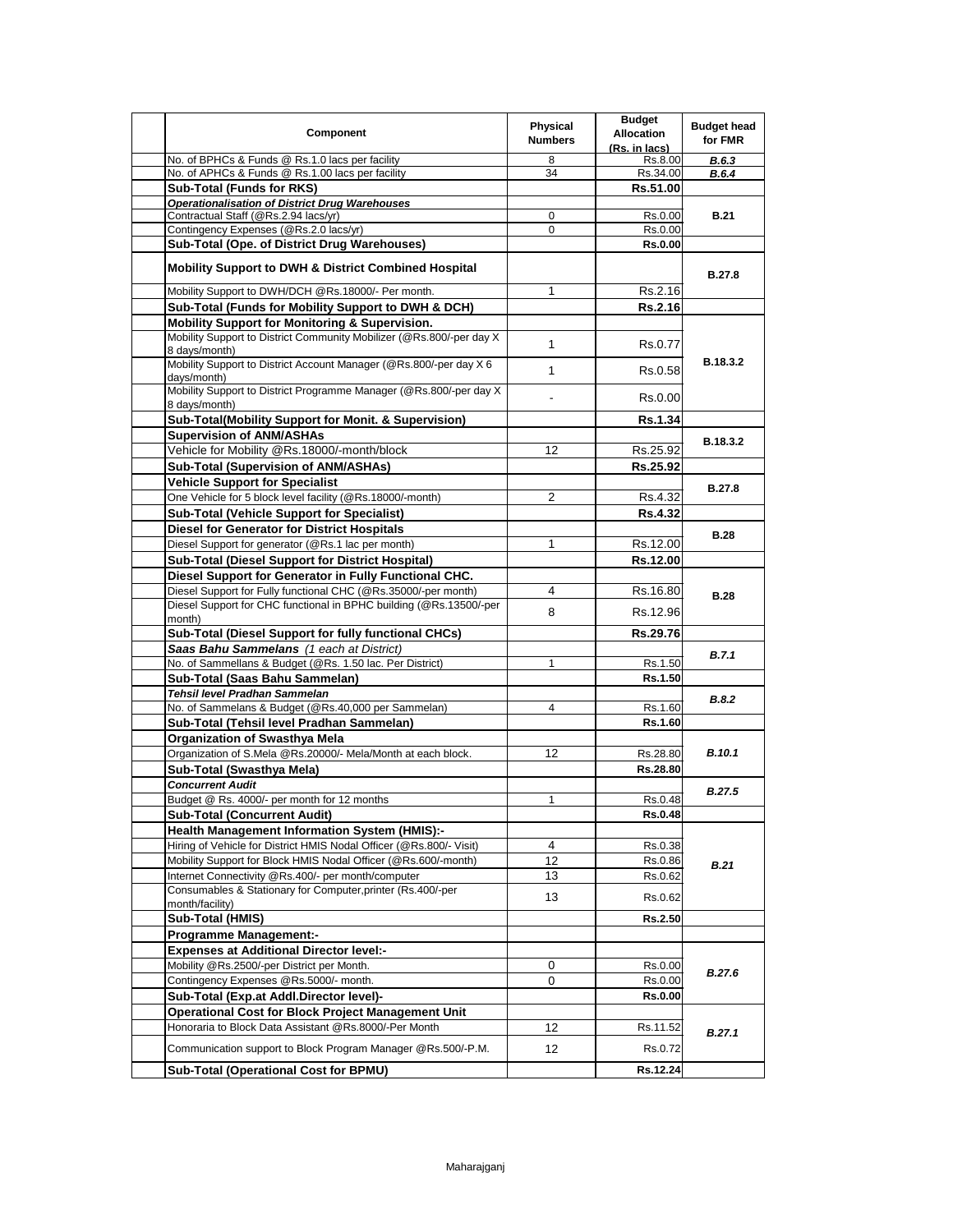|     | Component                                                                                                                                                                                                                                                                           | <b>Physical</b><br><b>Numbers</b> | <b>Budget</b><br><b>Allocation</b><br>(Rs. in lacs) | <b>Budget head</b><br>for FMR |
|-----|-------------------------------------------------------------------------------------------------------------------------------------------------------------------------------------------------------------------------------------------------------------------------------------|-----------------------------------|-----------------------------------------------------|-------------------------------|
|     | <b>Provision of Contractual Staff (AYUSH)</b>                                                                                                                                                                                                                                       |                                   |                                                     |                               |
|     | <b>Position</b>                                                                                                                                                                                                                                                                     | No.                               | <b>Budget</b>                                       |                               |
|     | ISM Lady Doctors (@ Rs.24,000/- per month)                                                                                                                                                                                                                                          | 14                                | Rs.91.44                                            | <b>B.14.4</b>                 |
|     | AYUSH Doctors (@ Rs.24,000/- per month)<br>AYUSH Pharmacists (@ Rs.9,000/- per month)                                                                                                                                                                                               | 29<br>16                          | Rs.12.78                                            |                               |
|     |                                                                                                                                                                                                                                                                                     |                                   | Rs.104.22                                           | B.14.1                        |
|     | Sub-Total (Contractual Staff - AYUSH)<br>Integrated Skill Refresher Training for ANM & LHV.                                                                                                                                                                                         |                                   |                                                     |                               |
|     | Total Work load for the year                                                                                                                                                                                                                                                        | 64                                |                                                     |                               |
|     |                                                                                                                                                                                                                                                                                     |                                   |                                                     | B.16.3.1                      |
|     | Total no. of Proposed Batches & Budget @Rs.165950/- per batch.                                                                                                                                                                                                                      | 4                                 | Rs.6.64                                             |                               |
|     | Sub-Total (Integrated skill training for ANM/LHV)                                                                                                                                                                                                                                   |                                   | Rs.6.64                                             |                               |
|     | Infrastructure & Manpower for UIP                                                                                                                                                                                                                                                   |                                   |                                                     |                               |
|     | Mobile Workshop at Regional Depot @Rs.4 Lac.                                                                                                                                                                                                                                        | 0                                 | Rs.0.00                                             |                               |
|     | Renovation & Electrification of WIC/WIF                                                                                                                                                                                                                                             | 0                                 | Rs.0.00                                             |                               |
|     | Expansion of Cold Chain Store at Regional/Divisional Depo                                                                                                                                                                                                                           | 0                                 | Rs.0.00                                             | <b>B.26.5</b>                 |
|     | Expansion of Cold Chain Workshop @Rs.50000/-year/District.                                                                                                                                                                                                                          | 1                                 | Rs.0.50                                             |                               |
|     | Mobility Support to Block (1 Vehicle @Rs.800/-per block for 6 days in<br>a month for 12 months)                                                                                                                                                                                     | 12                                | Rs.6.91                                             |                               |
|     | IVRS System for Tracking of Beneficiaries.                                                                                                                                                                                                                                          | 0                                 | Rs.0.00                                             | B.18.3.2                      |
|     | Sub - Total (Infrasturcture & Manpower for UIP)                                                                                                                                                                                                                                     |                                   | Rs.7.41                                             |                               |
|     |                                                                                                                                                                                                                                                                                     |                                   |                                                     |                               |
|     | Total for Mission Flexipool (Part B) [11] [11] [11] [11] [11] [11] [11]                                                                                                                                                                                                             |                                   |                                                     | Rs.597.01                     |
| SI. | Component                                                                                                                                                                                                                                                                           | Physical<br><b>Numbers</b>        | <b>Budget</b><br><b>Allocation</b><br>(Rs. in lacs) |                               |
|     |                                                                                                                                                                                                                                                                                     |                                   |                                                     |                               |
|     | Routine Immunization (Part C) [19] Routine Immunization (Part C)                                                                                                                                                                                                                    | s en 1999                         |                                                     |                               |
|     | Total Number of Immunization Sessions to be organized in the District                                                                                                                                                                                                               | 24168<br>Sessions/Year            |                                                     |                               |
|     | Mobility support for supervision: Supervisory visits by district level<br>officers for monitoring and supervision of RI @ Rs 50000 /District for<br>district level officers (this includes POL and maintenance) per year                                                            | 1                                 | Rs.0.50                                             |                               |
|     | Alternate Vaccine delivery @ Rs 50/- sessionx 3 months (April-June)<br>+2 Vehicles /Blocks for 8 days /month for 9 months (July-March 10)                                                                                                                                           | 23064<br>Sessions/Year            | Rs.12.08                                            |                               |
|     | Focus on Urban slum & underserved areasHiring an ANM @<br>Rs.300/session for four sessions/month/slum of 10000 population and<br>Rs.200/- per month as contingency per slum of i.e. total expense of<br>Rs. 1400/- per month per slum of 10000 population                           | 0 Sessions/Year                   | Rs.0.00                                             |                               |
|     | Mobilization of children by ASHA /RI Mobilizer @ Rs 150/- per session                                                                                                                                                                                                               | 24168<br>Sessions/Year            | Rs.36.25                                            |                               |
|     | Support for Computer Assistant for RI reporting (with annual increment<br>of 10% wef from 2010-11Districts @ Rs 8000- 10,000 p.m                                                                                                                                                    | 1                                 | Rs.1.06                                             |                               |
|     | Printing and dissemination of $\,$ tally sheets, monitoring forms, etc. $\,\circ\!\!\:\circ\!\!\:\,$<br>Rs 1 /beneficiary                                                                                                                                                           | 86379<br><b>Benefiaceries</b>     | Rs.0.86                                             |                               |
|     | Quarterly Review & feedback meeting exclusive for RI at district level<br>with one Block MOIC, ICDS CDPO and other stakeholders<br>stakeholders @ Rs 100/- per participant for meeting expenses (lunch,<br>organizational expenses)                                                 | 36                                | Rs.0.14                                             |                               |
|     | Quarterly Review Meetings at Block level Quarterly Review &<br>feedback meeting for exclusive for RI at Block level @Rs 50/-ppas<br>honorarium for ASHA (travel) and Rs 25 /-person at the disposal of<br>MOIC for meeting expenses (refreshments, stationary and Misc<br>expences) | 2325                              | Rs.3.16                                             |                               |
|     | District level orientation training for 2 days of ANM, Multipurpose Health<br>worker @ Rs67300/batch with 20 participants in each batch                                                                                                                                             | 2 Batch                           | Rs.1.35                                             |                               |
|     | One day cold chain handelers training for block level cold chain<br>handlers @ Rs. 26,000 per batch and Rs 3000 for Observer<br>nominated by State                                                                                                                                  | 1Batch                            | Rs.0.29                                             |                               |
|     | One day Training of block level data handlers by DIO and District Cold<br>chain Officer to train about the reporting formats of Immunization and<br>NRHM Rs 300/Participant/Block                                                                                                   | 12                                | Rs.0.04                                             |                               |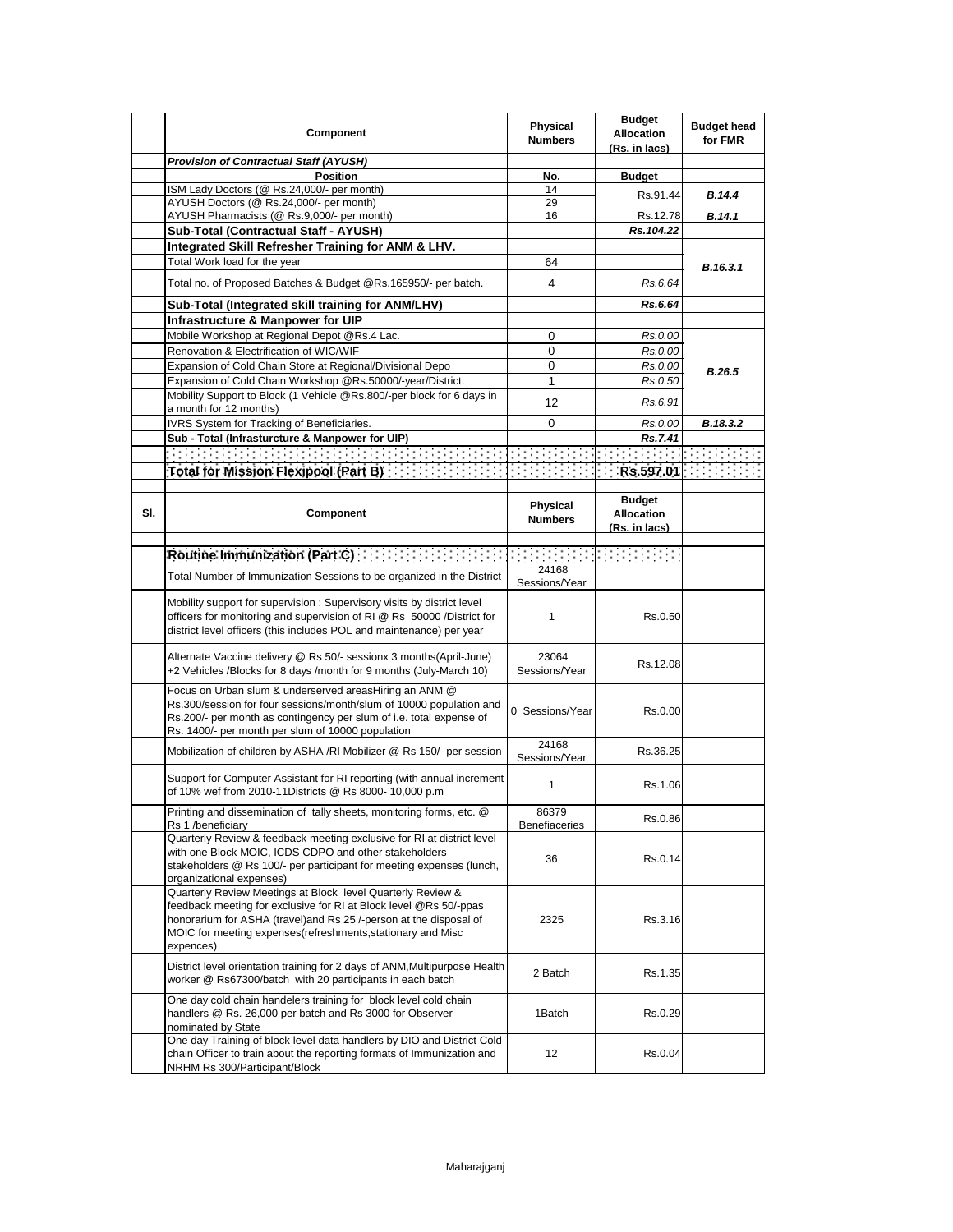| Microplanning at SC levelRs 100/- per subcentre (meeting at block<br>293<br>Rs.0.29<br>level, logistic)<br>Microplanning at Block & District levelFor consolidation of microplan<br>1District & 12<br>at PHC/CHC level @ Rs 1000/- block & at district level @ Rs 2000/-<br>Rs.0.14<br><b>Block</b><br>per district<br>Consumables for computer including provision for internet access for<br>Rs.0.05<br>1<br>RIMSRs 400/- Month / Districts<br>24168<br>Red/Black Plastic bags etc, 2 bags per session @ Rs. 2/Bag<br>Rs.1.13<br>Sessions/Year<br>Purchase of Bleach/Hypochlorite solution Rs. 500/vaccine storage<br>13 Vaccine<br>Rs.0.07<br>point/year X 1000 vaccine storage points<br>storage points<br>13 Vaccine<br>Purchase of Twin bucket Rs 400 per PHC/CHC per year<br>Rs.0.05<br>storage points<br>Funds for purchase of small polythene zipper bags to keep vaccines in<br>24168<br>the vaccine carriers Rs. 0.5/polythene bag X total number of<br>Rs.0.14<br>Sessions/Year<br>sessions/year +10% wastage<br>Funds for preparing disposal pit for disposal of sharp immunization<br>6 Pits<br>Rs.0.23<br>waste. Rs. 3500/pit X 500 vaccine storage points<br><b>RI</b> subtotal<br>Rs.57.83<br><b>Cold Chain maintenance</b><br>1District & 12<br>Cold chain maintenance@Rs 500/Block & Rs 10,000/District/Year<br>Rs.0.18<br><b>Block</b><br>POL for vaccine delivery from State to District and from district to<br>1District<br>Rs.1.00<br>PHC/CHCs@ Rs. 100000/- district/Year)<br><b>Subtotal Cold Chain</b><br>Rs.1.18<br>Sub Total (Part C)<br>Rs.59.01<br>Part D. National Program<br>1. NPCB<br><b>Budget</b><br>Physical<br><b>Budget Head</b><br>SI.<br>Component<br><b>Allocation</b><br><b>Numbers</b><br>for FMR<br>(Rs. in lacs)<br>2632<br>1397592<br>1.1<br>Govt Sector 30% of Tot. Trgt @531/cat.oprt.(IOL)<br>1754<br>1150624<br>1.2<br>NGO Sector 20% of Tot Trgt @ 656/Cat. Oprt.(IOL)<br>4386<br>$\Omega$<br>1.3<br>Pvt. Sector 50% of Tot trgt.<br>8772<br>2548216<br><b>Sub Total</b><br>914<br>0<br>2<br>SES (Free Spec. to Children) @ of 100/-Spec<br>$\Omega$<br>3<br>Vision Centre @ 50,000/Centre Equipment<br>145<br>145000<br>4<br>Operations other than Cataract<br>5<br>0<br>0<br>Eye Collection @ 500/Cornea.<br><b>Total allocated for the District in Rs.</b><br>9831<br>2693216<br>2. RNTCP(GFATM)<br><b>Budget</b><br>Physical<br><b>Budget Head</b><br>SI.<br>Component<br><b>Allocation</b><br>for FMR<br><b>Numbers</b><br>(Rs. in lacs)<br>1 CIVIL WORKS<br>36000<br>2 LABORATORY MATERIALS<br>280000<br>3 HONERARIUM<br>296100<br>4 IEC/ PUBLICITY<br>157820<br><b>5 EQUIPMENT MAINTENANCE</b><br>90000<br>6 TRAINING<br>182425<br>7 POL & VEHICLE MAINTENANCE<br>100000<br>8 VEHICLE HIRING CHARGES<br>270000<br>9 NGO/PP SUPPORT<br>251400<br>10 MISCELLANEOUS EXPENSES<br>271150<br>11 CONTRACTUAL SERVICES<br>1680000<br>12 PRINTING<br>174150<br>13 RESEARCH & STUDIES<br>14 MEDICAL COLLEGES<br>15 PROCUREMENT OF VEHICLES<br>0<br><b>16 PROCUREMENT OF EQUIPMENT</b><br>Sub-TOTAL<br>3789045<br><b>Grand Total</b> | <b>Component</b> | <b>Physical</b><br><b>Numbers</b> | <b>Budget</b><br><b>Allocation</b><br>(Rs. in lacs) | <b>Budget head</b><br>for FMR |
|---------------------------------------------------------------------------------------------------------------------------------------------------------------------------------------------------------------------------------------------------------------------------------------------------------------------------------------------------------------------------------------------------------------------------------------------------------------------------------------------------------------------------------------------------------------------------------------------------------------------------------------------------------------------------------------------------------------------------------------------------------------------------------------------------------------------------------------------------------------------------------------------------------------------------------------------------------------------------------------------------------------------------------------------------------------------------------------------------------------------------------------------------------------------------------------------------------------------------------------------------------------------------------------------------------------------------------------------------------------------------------------------------------------------------------------------------------------------------------------------------------------------------------------------------------------------------------------------------------------------------------------------------------------------------------------------------------------------------------------------------------------------------------------------------------------------------------------------------------------------------------------------------------------------------------------------------------------------------------------------------------------------------------------------------------------------------------------------------------------------------------------------------------------------------------------------------------------------------------------------------------------------------------------------------------------------------------------------------------------------------------------------------------------------------------------------------------------------------------------------------------------------------------------------------------------------------------------------------------------------------------------------------------------------------------------------------------------------------------------------------------------------------------------------------------------------------------------------------------------------------------------------------------------------------------------------------------------------------------------------------------------------------------------------------------------------------------------|------------------|-----------------------------------|-----------------------------------------------------|-------------------------------|
|                                                                                                                                                                                                                                                                                                                                                                                                                                                                                                                                                                                                                                                                                                                                                                                                                                                                                                                                                                                                                                                                                                                                                                                                                                                                                                                                                                                                                                                                                                                                                                                                                                                                                                                                                                                                                                                                                                                                                                                                                                                                                                                                                                                                                                                                                                                                                                                                                                                                                                                                                                                                                                                                                                                                                                                                                                                                                                                                                                                                                                                                                       |                  |                                   |                                                     |                               |
|                                                                                                                                                                                                                                                                                                                                                                                                                                                                                                                                                                                                                                                                                                                                                                                                                                                                                                                                                                                                                                                                                                                                                                                                                                                                                                                                                                                                                                                                                                                                                                                                                                                                                                                                                                                                                                                                                                                                                                                                                                                                                                                                                                                                                                                                                                                                                                                                                                                                                                                                                                                                                                                                                                                                                                                                                                                                                                                                                                                                                                                                                       |                  |                                   |                                                     |                               |
|                                                                                                                                                                                                                                                                                                                                                                                                                                                                                                                                                                                                                                                                                                                                                                                                                                                                                                                                                                                                                                                                                                                                                                                                                                                                                                                                                                                                                                                                                                                                                                                                                                                                                                                                                                                                                                                                                                                                                                                                                                                                                                                                                                                                                                                                                                                                                                                                                                                                                                                                                                                                                                                                                                                                                                                                                                                                                                                                                                                                                                                                                       |                  |                                   |                                                     |                               |
|                                                                                                                                                                                                                                                                                                                                                                                                                                                                                                                                                                                                                                                                                                                                                                                                                                                                                                                                                                                                                                                                                                                                                                                                                                                                                                                                                                                                                                                                                                                                                                                                                                                                                                                                                                                                                                                                                                                                                                                                                                                                                                                                                                                                                                                                                                                                                                                                                                                                                                                                                                                                                                                                                                                                                                                                                                                                                                                                                                                                                                                                                       |                  |                                   |                                                     |                               |
|                                                                                                                                                                                                                                                                                                                                                                                                                                                                                                                                                                                                                                                                                                                                                                                                                                                                                                                                                                                                                                                                                                                                                                                                                                                                                                                                                                                                                                                                                                                                                                                                                                                                                                                                                                                                                                                                                                                                                                                                                                                                                                                                                                                                                                                                                                                                                                                                                                                                                                                                                                                                                                                                                                                                                                                                                                                                                                                                                                                                                                                                                       |                  |                                   |                                                     |                               |
|                                                                                                                                                                                                                                                                                                                                                                                                                                                                                                                                                                                                                                                                                                                                                                                                                                                                                                                                                                                                                                                                                                                                                                                                                                                                                                                                                                                                                                                                                                                                                                                                                                                                                                                                                                                                                                                                                                                                                                                                                                                                                                                                                                                                                                                                                                                                                                                                                                                                                                                                                                                                                                                                                                                                                                                                                                                                                                                                                                                                                                                                                       |                  |                                   |                                                     |                               |
|                                                                                                                                                                                                                                                                                                                                                                                                                                                                                                                                                                                                                                                                                                                                                                                                                                                                                                                                                                                                                                                                                                                                                                                                                                                                                                                                                                                                                                                                                                                                                                                                                                                                                                                                                                                                                                                                                                                                                                                                                                                                                                                                                                                                                                                                                                                                                                                                                                                                                                                                                                                                                                                                                                                                                                                                                                                                                                                                                                                                                                                                                       |                  |                                   |                                                     |                               |
|                                                                                                                                                                                                                                                                                                                                                                                                                                                                                                                                                                                                                                                                                                                                                                                                                                                                                                                                                                                                                                                                                                                                                                                                                                                                                                                                                                                                                                                                                                                                                                                                                                                                                                                                                                                                                                                                                                                                                                                                                                                                                                                                                                                                                                                                                                                                                                                                                                                                                                                                                                                                                                                                                                                                                                                                                                                                                                                                                                                                                                                                                       |                  |                                   |                                                     |                               |
|                                                                                                                                                                                                                                                                                                                                                                                                                                                                                                                                                                                                                                                                                                                                                                                                                                                                                                                                                                                                                                                                                                                                                                                                                                                                                                                                                                                                                                                                                                                                                                                                                                                                                                                                                                                                                                                                                                                                                                                                                                                                                                                                                                                                                                                                                                                                                                                                                                                                                                                                                                                                                                                                                                                                                                                                                                                                                                                                                                                                                                                                                       |                  |                                   |                                                     |                               |
|                                                                                                                                                                                                                                                                                                                                                                                                                                                                                                                                                                                                                                                                                                                                                                                                                                                                                                                                                                                                                                                                                                                                                                                                                                                                                                                                                                                                                                                                                                                                                                                                                                                                                                                                                                                                                                                                                                                                                                                                                                                                                                                                                                                                                                                                                                                                                                                                                                                                                                                                                                                                                                                                                                                                                                                                                                                                                                                                                                                                                                                                                       |                  |                                   |                                                     |                               |
|                                                                                                                                                                                                                                                                                                                                                                                                                                                                                                                                                                                                                                                                                                                                                                                                                                                                                                                                                                                                                                                                                                                                                                                                                                                                                                                                                                                                                                                                                                                                                                                                                                                                                                                                                                                                                                                                                                                                                                                                                                                                                                                                                                                                                                                                                                                                                                                                                                                                                                                                                                                                                                                                                                                                                                                                                                                                                                                                                                                                                                                                                       |                  |                                   |                                                     |                               |
|                                                                                                                                                                                                                                                                                                                                                                                                                                                                                                                                                                                                                                                                                                                                                                                                                                                                                                                                                                                                                                                                                                                                                                                                                                                                                                                                                                                                                                                                                                                                                                                                                                                                                                                                                                                                                                                                                                                                                                                                                                                                                                                                                                                                                                                                                                                                                                                                                                                                                                                                                                                                                                                                                                                                                                                                                                                                                                                                                                                                                                                                                       |                  |                                   |                                                     |                               |
|                                                                                                                                                                                                                                                                                                                                                                                                                                                                                                                                                                                                                                                                                                                                                                                                                                                                                                                                                                                                                                                                                                                                                                                                                                                                                                                                                                                                                                                                                                                                                                                                                                                                                                                                                                                                                                                                                                                                                                                                                                                                                                                                                                                                                                                                                                                                                                                                                                                                                                                                                                                                                                                                                                                                                                                                                                                                                                                                                                                                                                                                                       |                  |                                   |                                                     |                               |
|                                                                                                                                                                                                                                                                                                                                                                                                                                                                                                                                                                                                                                                                                                                                                                                                                                                                                                                                                                                                                                                                                                                                                                                                                                                                                                                                                                                                                                                                                                                                                                                                                                                                                                                                                                                                                                                                                                                                                                                                                                                                                                                                                                                                                                                                                                                                                                                                                                                                                                                                                                                                                                                                                                                                                                                                                                                                                                                                                                                                                                                                                       |                  |                                   |                                                     |                               |
|                                                                                                                                                                                                                                                                                                                                                                                                                                                                                                                                                                                                                                                                                                                                                                                                                                                                                                                                                                                                                                                                                                                                                                                                                                                                                                                                                                                                                                                                                                                                                                                                                                                                                                                                                                                                                                                                                                                                                                                                                                                                                                                                                                                                                                                                                                                                                                                                                                                                                                                                                                                                                                                                                                                                                                                                                                                                                                                                                                                                                                                                                       |                  |                                   |                                                     |                               |
|                                                                                                                                                                                                                                                                                                                                                                                                                                                                                                                                                                                                                                                                                                                                                                                                                                                                                                                                                                                                                                                                                                                                                                                                                                                                                                                                                                                                                                                                                                                                                                                                                                                                                                                                                                                                                                                                                                                                                                                                                                                                                                                                                                                                                                                                                                                                                                                                                                                                                                                                                                                                                                                                                                                                                                                                                                                                                                                                                                                                                                                                                       |                  |                                   |                                                     |                               |
|                                                                                                                                                                                                                                                                                                                                                                                                                                                                                                                                                                                                                                                                                                                                                                                                                                                                                                                                                                                                                                                                                                                                                                                                                                                                                                                                                                                                                                                                                                                                                                                                                                                                                                                                                                                                                                                                                                                                                                                                                                                                                                                                                                                                                                                                                                                                                                                                                                                                                                                                                                                                                                                                                                                                                                                                                                                                                                                                                                                                                                                                                       |                  |                                   |                                                     |                               |
|                                                                                                                                                                                                                                                                                                                                                                                                                                                                                                                                                                                                                                                                                                                                                                                                                                                                                                                                                                                                                                                                                                                                                                                                                                                                                                                                                                                                                                                                                                                                                                                                                                                                                                                                                                                                                                                                                                                                                                                                                                                                                                                                                                                                                                                                                                                                                                                                                                                                                                                                                                                                                                                                                                                                                                                                                                                                                                                                                                                                                                                                                       |                  |                                   |                                                     |                               |
|                                                                                                                                                                                                                                                                                                                                                                                                                                                                                                                                                                                                                                                                                                                                                                                                                                                                                                                                                                                                                                                                                                                                                                                                                                                                                                                                                                                                                                                                                                                                                                                                                                                                                                                                                                                                                                                                                                                                                                                                                                                                                                                                                                                                                                                                                                                                                                                                                                                                                                                                                                                                                                                                                                                                                                                                                                                                                                                                                                                                                                                                                       |                  |                                   |                                                     |                               |
|                                                                                                                                                                                                                                                                                                                                                                                                                                                                                                                                                                                                                                                                                                                                                                                                                                                                                                                                                                                                                                                                                                                                                                                                                                                                                                                                                                                                                                                                                                                                                                                                                                                                                                                                                                                                                                                                                                                                                                                                                                                                                                                                                                                                                                                                                                                                                                                                                                                                                                                                                                                                                                                                                                                                                                                                                                                                                                                                                                                                                                                                                       |                  |                                   |                                                     |                               |
|                                                                                                                                                                                                                                                                                                                                                                                                                                                                                                                                                                                                                                                                                                                                                                                                                                                                                                                                                                                                                                                                                                                                                                                                                                                                                                                                                                                                                                                                                                                                                                                                                                                                                                                                                                                                                                                                                                                                                                                                                                                                                                                                                                                                                                                                                                                                                                                                                                                                                                                                                                                                                                                                                                                                                                                                                                                                                                                                                                                                                                                                                       |                  |                                   |                                                     |                               |
|                                                                                                                                                                                                                                                                                                                                                                                                                                                                                                                                                                                                                                                                                                                                                                                                                                                                                                                                                                                                                                                                                                                                                                                                                                                                                                                                                                                                                                                                                                                                                                                                                                                                                                                                                                                                                                                                                                                                                                                                                                                                                                                                                                                                                                                                                                                                                                                                                                                                                                                                                                                                                                                                                                                                                                                                                                                                                                                                                                                                                                                                                       |                  |                                   |                                                     |                               |
|                                                                                                                                                                                                                                                                                                                                                                                                                                                                                                                                                                                                                                                                                                                                                                                                                                                                                                                                                                                                                                                                                                                                                                                                                                                                                                                                                                                                                                                                                                                                                                                                                                                                                                                                                                                                                                                                                                                                                                                                                                                                                                                                                                                                                                                                                                                                                                                                                                                                                                                                                                                                                                                                                                                                                                                                                                                                                                                                                                                                                                                                                       |                  |                                   |                                                     |                               |
|                                                                                                                                                                                                                                                                                                                                                                                                                                                                                                                                                                                                                                                                                                                                                                                                                                                                                                                                                                                                                                                                                                                                                                                                                                                                                                                                                                                                                                                                                                                                                                                                                                                                                                                                                                                                                                                                                                                                                                                                                                                                                                                                                                                                                                                                                                                                                                                                                                                                                                                                                                                                                                                                                                                                                                                                                                                                                                                                                                                                                                                                                       |                  |                                   |                                                     |                               |
|                                                                                                                                                                                                                                                                                                                                                                                                                                                                                                                                                                                                                                                                                                                                                                                                                                                                                                                                                                                                                                                                                                                                                                                                                                                                                                                                                                                                                                                                                                                                                                                                                                                                                                                                                                                                                                                                                                                                                                                                                                                                                                                                                                                                                                                                                                                                                                                                                                                                                                                                                                                                                                                                                                                                                                                                                                                                                                                                                                                                                                                                                       |                  |                                   |                                                     |                               |
|                                                                                                                                                                                                                                                                                                                                                                                                                                                                                                                                                                                                                                                                                                                                                                                                                                                                                                                                                                                                                                                                                                                                                                                                                                                                                                                                                                                                                                                                                                                                                                                                                                                                                                                                                                                                                                                                                                                                                                                                                                                                                                                                                                                                                                                                                                                                                                                                                                                                                                                                                                                                                                                                                                                                                                                                                                                                                                                                                                                                                                                                                       |                  |                                   |                                                     |                               |
|                                                                                                                                                                                                                                                                                                                                                                                                                                                                                                                                                                                                                                                                                                                                                                                                                                                                                                                                                                                                                                                                                                                                                                                                                                                                                                                                                                                                                                                                                                                                                                                                                                                                                                                                                                                                                                                                                                                                                                                                                                                                                                                                                                                                                                                                                                                                                                                                                                                                                                                                                                                                                                                                                                                                                                                                                                                                                                                                                                                                                                                                                       |                  |                                   |                                                     |                               |
|                                                                                                                                                                                                                                                                                                                                                                                                                                                                                                                                                                                                                                                                                                                                                                                                                                                                                                                                                                                                                                                                                                                                                                                                                                                                                                                                                                                                                                                                                                                                                                                                                                                                                                                                                                                                                                                                                                                                                                                                                                                                                                                                                                                                                                                                                                                                                                                                                                                                                                                                                                                                                                                                                                                                                                                                                                                                                                                                                                                                                                                                                       |                  |                                   |                                                     |                               |
|                                                                                                                                                                                                                                                                                                                                                                                                                                                                                                                                                                                                                                                                                                                                                                                                                                                                                                                                                                                                                                                                                                                                                                                                                                                                                                                                                                                                                                                                                                                                                                                                                                                                                                                                                                                                                                                                                                                                                                                                                                                                                                                                                                                                                                                                                                                                                                                                                                                                                                                                                                                                                                                                                                                                                                                                                                                                                                                                                                                                                                                                                       |                  |                                   |                                                     |                               |
|                                                                                                                                                                                                                                                                                                                                                                                                                                                                                                                                                                                                                                                                                                                                                                                                                                                                                                                                                                                                                                                                                                                                                                                                                                                                                                                                                                                                                                                                                                                                                                                                                                                                                                                                                                                                                                                                                                                                                                                                                                                                                                                                                                                                                                                                                                                                                                                                                                                                                                                                                                                                                                                                                                                                                                                                                                                                                                                                                                                                                                                                                       |                  |                                   |                                                     |                               |
|                                                                                                                                                                                                                                                                                                                                                                                                                                                                                                                                                                                                                                                                                                                                                                                                                                                                                                                                                                                                                                                                                                                                                                                                                                                                                                                                                                                                                                                                                                                                                                                                                                                                                                                                                                                                                                                                                                                                                                                                                                                                                                                                                                                                                                                                                                                                                                                                                                                                                                                                                                                                                                                                                                                                                                                                                                                                                                                                                                                                                                                                                       |                  |                                   |                                                     |                               |
|                                                                                                                                                                                                                                                                                                                                                                                                                                                                                                                                                                                                                                                                                                                                                                                                                                                                                                                                                                                                                                                                                                                                                                                                                                                                                                                                                                                                                                                                                                                                                                                                                                                                                                                                                                                                                                                                                                                                                                                                                                                                                                                                                                                                                                                                                                                                                                                                                                                                                                                                                                                                                                                                                                                                                                                                                                                                                                                                                                                                                                                                                       |                  |                                   |                                                     |                               |
|                                                                                                                                                                                                                                                                                                                                                                                                                                                                                                                                                                                                                                                                                                                                                                                                                                                                                                                                                                                                                                                                                                                                                                                                                                                                                                                                                                                                                                                                                                                                                                                                                                                                                                                                                                                                                                                                                                                                                                                                                                                                                                                                                                                                                                                                                                                                                                                                                                                                                                                                                                                                                                                                                                                                                                                                                                                                                                                                                                                                                                                                                       |                  |                                   |                                                     |                               |
|                                                                                                                                                                                                                                                                                                                                                                                                                                                                                                                                                                                                                                                                                                                                                                                                                                                                                                                                                                                                                                                                                                                                                                                                                                                                                                                                                                                                                                                                                                                                                                                                                                                                                                                                                                                                                                                                                                                                                                                                                                                                                                                                                                                                                                                                                                                                                                                                                                                                                                                                                                                                                                                                                                                                                                                                                                                                                                                                                                                                                                                                                       |                  |                                   |                                                     |                               |
|                                                                                                                                                                                                                                                                                                                                                                                                                                                                                                                                                                                                                                                                                                                                                                                                                                                                                                                                                                                                                                                                                                                                                                                                                                                                                                                                                                                                                                                                                                                                                                                                                                                                                                                                                                                                                                                                                                                                                                                                                                                                                                                                                                                                                                                                                                                                                                                                                                                                                                                                                                                                                                                                                                                                                                                                                                                                                                                                                                                                                                                                                       |                  |                                   |                                                     |                               |
|                                                                                                                                                                                                                                                                                                                                                                                                                                                                                                                                                                                                                                                                                                                                                                                                                                                                                                                                                                                                                                                                                                                                                                                                                                                                                                                                                                                                                                                                                                                                                                                                                                                                                                                                                                                                                                                                                                                                                                                                                                                                                                                                                                                                                                                                                                                                                                                                                                                                                                                                                                                                                                                                                                                                                                                                                                                                                                                                                                                                                                                                                       |                  |                                   |                                                     |                               |
|                                                                                                                                                                                                                                                                                                                                                                                                                                                                                                                                                                                                                                                                                                                                                                                                                                                                                                                                                                                                                                                                                                                                                                                                                                                                                                                                                                                                                                                                                                                                                                                                                                                                                                                                                                                                                                                                                                                                                                                                                                                                                                                                                                                                                                                                                                                                                                                                                                                                                                                                                                                                                                                                                                                                                                                                                                                                                                                                                                                                                                                                                       |                  |                                   |                                                     |                               |
|                                                                                                                                                                                                                                                                                                                                                                                                                                                                                                                                                                                                                                                                                                                                                                                                                                                                                                                                                                                                                                                                                                                                                                                                                                                                                                                                                                                                                                                                                                                                                                                                                                                                                                                                                                                                                                                                                                                                                                                                                                                                                                                                                                                                                                                                                                                                                                                                                                                                                                                                                                                                                                                                                                                                                                                                                                                                                                                                                                                                                                                                                       |                  |                                   |                                                     |                               |
|                                                                                                                                                                                                                                                                                                                                                                                                                                                                                                                                                                                                                                                                                                                                                                                                                                                                                                                                                                                                                                                                                                                                                                                                                                                                                                                                                                                                                                                                                                                                                                                                                                                                                                                                                                                                                                                                                                                                                                                                                                                                                                                                                                                                                                                                                                                                                                                                                                                                                                                                                                                                                                                                                                                                                                                                                                                                                                                                                                                                                                                                                       |                  |                                   |                                                     |                               |
|                                                                                                                                                                                                                                                                                                                                                                                                                                                                                                                                                                                                                                                                                                                                                                                                                                                                                                                                                                                                                                                                                                                                                                                                                                                                                                                                                                                                                                                                                                                                                                                                                                                                                                                                                                                                                                                                                                                                                                                                                                                                                                                                                                                                                                                                                                                                                                                                                                                                                                                                                                                                                                                                                                                                                                                                                                                                                                                                                                                                                                                                                       |                  |                                   |                                                     |                               |
|                                                                                                                                                                                                                                                                                                                                                                                                                                                                                                                                                                                                                                                                                                                                                                                                                                                                                                                                                                                                                                                                                                                                                                                                                                                                                                                                                                                                                                                                                                                                                                                                                                                                                                                                                                                                                                                                                                                                                                                                                                                                                                                                                                                                                                                                                                                                                                                                                                                                                                                                                                                                                                                                                                                                                                                                                                                                                                                                                                                                                                                                                       |                  |                                   | 3789045                                             |                               |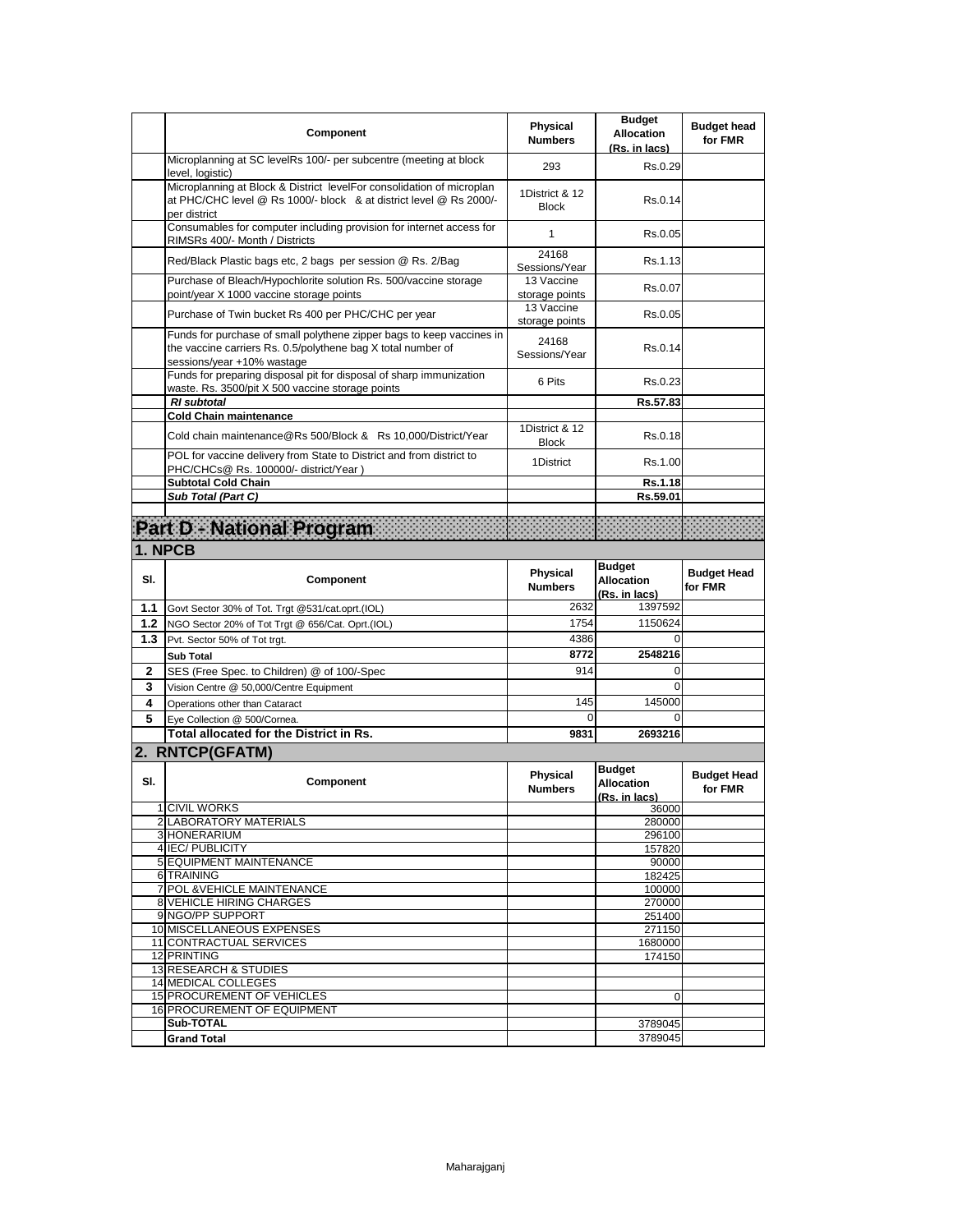|                | Component                                                                                  | Physical<br><b>Numbers</b> | <b>Budget</b><br><b>Allocation</b><br>(Rs. in lacs) | <b>Budget head</b><br>for FMR |
|----------------|--------------------------------------------------------------------------------------------|----------------------------|-----------------------------------------------------|-------------------------------|
| 3. NLEP        |                                                                                            |                            |                                                     |                               |
|                | <b>Activities</b>                                                                          | Physical<br><b>Targets</b> | <b>Financial</b>                                    |                               |
|                |                                                                                            |                            | <b>Allocation</b>                                   |                               |
|                | 1 Contractual Services- Driver                                                             |                            |                                                     |                               |
|                | Remuneration @ Rs. 7,000/= P.M.<br>Sub total                                               |                            | 0<br>0                                              |                               |
| $\overline{2}$ | <b>Office Maintenance</b>                                                                  |                            |                                                     |                               |
|                | Telephone/Fax/Internet @ Rs. 15,000/= P.A.                                                 |                            | 15000                                               |                               |
|                | Office Operation & Maintenance @ Rs. 18,000/= P.A.                                         |                            | 18000                                               |                               |
|                | Consum-ables Stationery @ Rs. 24,000 P.A.                                                  |                            | 24000                                               |                               |
|                | Maintenance of Office Equipment & Furniture etc.                                           |                            | 15000                                               |                               |
|                | Sub total<br>3 Mobility-                                                                   |                            | 72000                                               |                               |
|                | Vehicle operation / hiring of 1 Vehicle @ Rs 75000 P.A.                                    |                            | 75000                                               |                               |
|                | Sub total                                                                                  |                            | 75000                                               |                               |
|                | 4 Training                                                                                 |                            |                                                     |                               |
|                | 4 Days' Training of newly recruited Medical Officers @ Rs 28,000 per                       |                            |                                                     |                               |
|                | batch of 30 trainees                                                                       | 15                         | 14000                                               |                               |
|                | 3 Days' Training of newly recruited Health Workers @ Rs 24,000 per<br>batch of 30 trainees | 15                         | 12000                                               |                               |
|                | 2 Days' Refresher Training of Medical Officers @ Rs 16,000 per batch<br>of 30 trainees     | 60                         |                                                     |                               |
|                | 2 Days' Refresher Training of Health Workers @ Rs 16,000 per batch<br>of 30 trainees       | 60                         | 64000                                               |                               |
|                | Sub total                                                                                  |                            | 90000                                               |                               |
|                | 5 Procurement                                                                              |                            |                                                     |                               |
|                | Supportive medicines and other items for patients @ Rs39 per patient<br>under treatment    |                            | 18600                                               |                               |
|                | Splints, Crutches, Items for Deformity Patients Rs. 15/= per patient<br>under treatment    |                            | 7200                                                |                               |
|                | Patient Welfare Rs. 26/= per patient under treatment                                       |                            | 12400                                               |                               |
|                | Printing of forms @ Rs. 39/= per patient under treatment                                   |                            | 18600                                               |                               |
|                | Sub total                                                                                  |                            | 56800                                               |                               |
|                | <b>6 IEC Activities</b><br>Rallies @ Rs. 5,000/= each                                      |                            | 10000                                               |                               |
|                | School Quiz @ Rs. 1000/= each                                                              |                            | 10000                                               |                               |
|                | IPC workshops of ASHA @ Rs. 5000/= each                                                    |                            | 10000                                               |                               |
|                | Health Mela in local festivals, Melas etc. @ Rs. 5,000/= each                              |                            | 5000                                                |                               |
|                | Sub total                                                                                  |                            | 35000                                               |                               |
|                | 7 Urban Leprosy Project                                                                    |                            |                                                     |                               |
|                | <b>Supportive Medicines</b>                                                                |                            |                                                     |                               |
|                | Monitoring & Supervision<br>MDT delivery & follow-up services                              |                            |                                                     |                               |
|                | Sub total                                                                                  |                            | 0                                                   |                               |
|                | 8 Incentive to Ashas                                                                       |                            | 45200                                               |                               |
|                | 9 Review Meetings                                                                          |                            | 18000                                               |                               |
|                | 10 Disability Prevention & Medical Rehabilitation                                          |                            |                                                     |                               |
|                | Screening Camp for selection of RCS patients                                               |                            | U                                                   |                               |
|                | Screening Camp - miscellaneous expenses                                                    |                            | 0                                                   |                               |
|                | Screening Camp- Self Care Kits & patient Welfare items<br>Sub total                        |                            | 0<br>0                                              |                               |
|                | 11 Cash Assistance                                                                         |                            |                                                     |                               |
|                | Cash assistance- POL for Vehicle                                                           |                            | 60000                                               |                               |
|                | Cash assistance- TA DA for Leprosy Staff                                                   |                            | 50000                                               |                               |
|                | Sub total                                                                                  |                            | 110000                                              |                               |
|                | <b>Grand Total</b>                                                                         |                            | 502000                                              |                               |
|                | 4. NVBDCP                                                                                  |                            |                                                     |                               |
| Sl.<br>No.     | <b>Activity Proposed</b>                                                                   | Physical<br><b>Numbers</b> | <b>Budget</b><br><b>Allocation</b> (Rs.             | <b>Budget</b> head<br>for FMR |
|                | 1 DBS (Domestic Budgetary Support)                                                         |                            | In lacs)                                            |                               |
|                | 1.1 Malaria                                                                                |                            |                                                     |                               |
|                | Incentive to ASHA                                                                          |                            |                                                     |                               |
|                | Training                                                                                   |                            |                                                     |                               |
|                | Monitoring & Supervision                                                                   |                            | 45000                                               |                               |
|                |                                                                                            |                            |                                                     |                               |